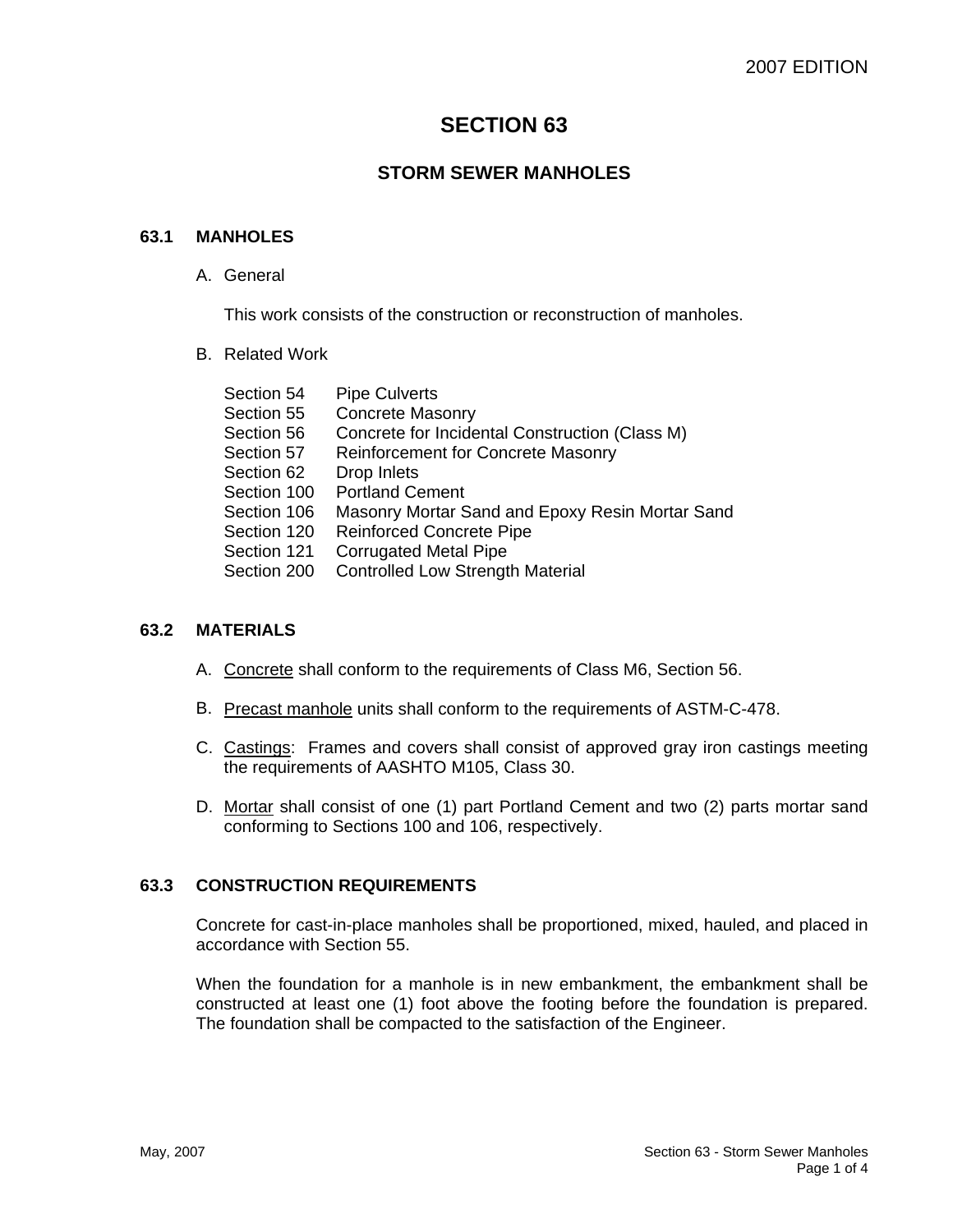Castings shall be set in full mortar beds or secured as shown on the plans. Castings shall be set to the correct elevation so subsequent adjustment will not be necessary.

Inlet and outlet pipe connections shall be the same size and kind and shall meet the same requirements as the pipe they connect. Unless otherwise permitted by the Engineer, pipe sections shall be flush on the inside of the structure wall and project outside for proper connection with the next pipe section. Masonry shall fit neatly and tightly around the pipe.

Upon completion and curing of the cast in place unit, sheeting, bracing, forms, and falsework shall be removed and the excavation backfilled. Pre-cast units shall be placed on a minimum of four (4) inches of bedding material. Backfill of either type shall be placed in layers not exceeding six (6) inches thick and compacted to the same degree as specified for adjacent embankment except, if Flowable Fill is utilized to backfill, the Flowable Fill shall be placed in accordance with Section 200 – Controlled Low Strength Material.

Installations shall be finished and left in a condition satisfactory to the Engineer.

The following specific provisions shall apply to the various types of construction:

A. Cast-in-Place Concrete

The foundation for manholes shall be thoroughly moistened immediately prior to placing concrete.

Steel reinforcement shall be placed in accordance with Section 57.

Concrete shall be protected and cured in accordance with Section 55. The minimum curing time shall be seventy-two (72) hours. The finished surface of the concrete shall present a neat and smooth appearance.

B. Pre-Cast Sectional Reinforced Concrete Units

The bottom-precast section shall be set in a full mortar bed and the joints between sections and around pipes shall be filled with mortar or an approved plastic cementing compound.

C. Adjusting Manholes

When the manhole ring and cover are to be lowered sufficiently to require reconstruction of the arch, or raised more than one (1) foot, or when the reconstruction of existing manhole is specified without change in grade, the manhole shall be reconstructed to the extent necessary to provide the adjustment specified.

When the ring and cover are to be lowered to an extent which does not require reconstruction of the arch, or when the ring and cover are to be raised one (1) foot or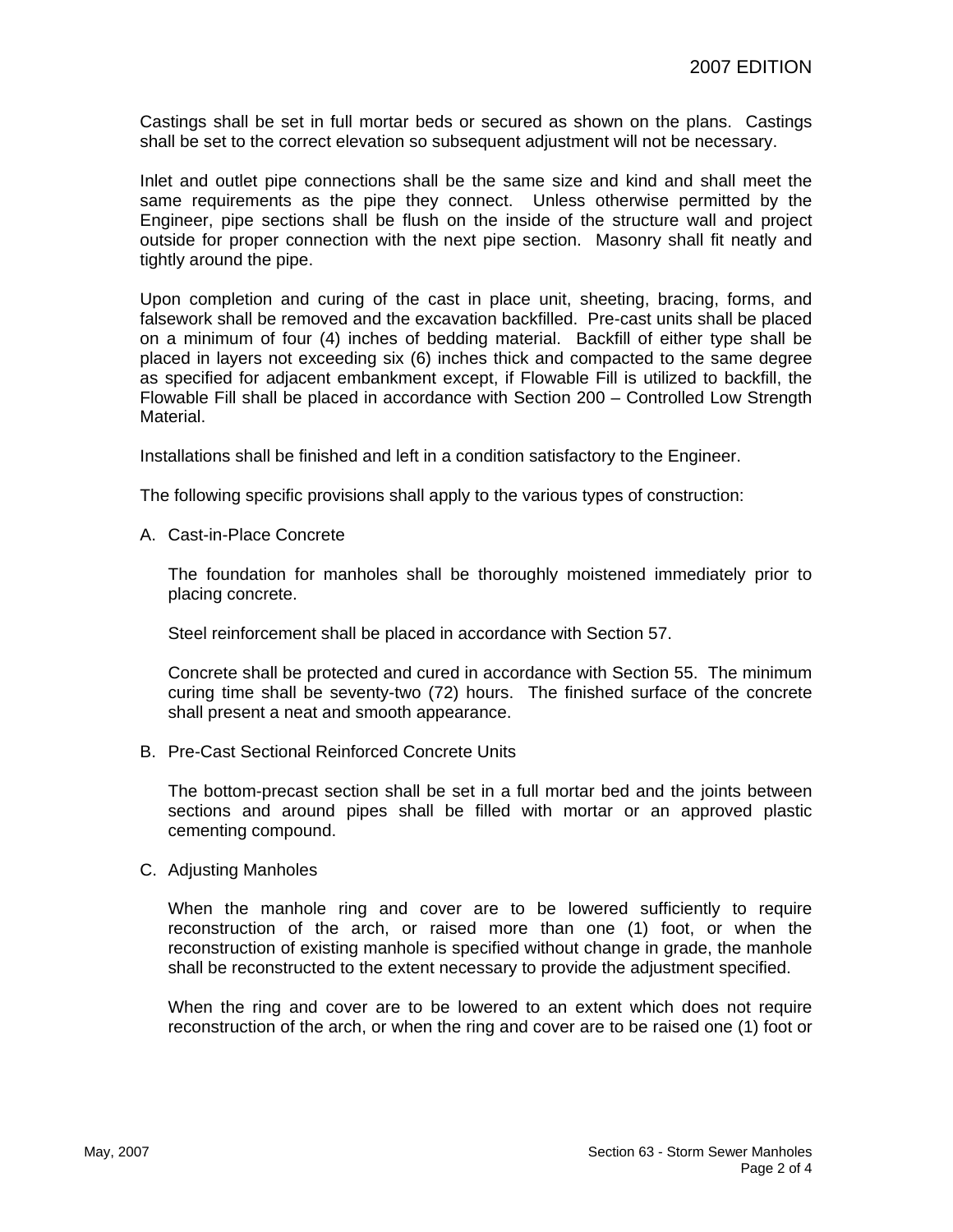less, the adjustment shall be made by removing the top as necessary and setting the ring at the proper elevation on a build-up of concrete.

D. Manhole Steps

Manhole steps shall not be installed.

Pipe culverts and storm drains (storm sewers) shall be tested in accordance with the provisions contained in Section 54 – Pipe Culverts.

### **63.4 METHOD OF MEASUREMENT**

A. Pre-Cast Manholes

Manholes of pre-cast sectional reinforced units will be measured as a unit for each manhole constructed.

B. Cast-in-Place Concrete Manholes

Concrete and reinforcing steel for cast-in-place concrete manholes will be measured as provided in Sections 55 and 57, respectively.

Manhole rings and covers shall be included in construction of the manhole. No separate measurement will be made for manhole rings and covers.

- C. Reconstructing or adjusting manholes will be measured as a unit for each manhole reconstructed or adjusted.
- D. Flowable fill

Where no bid item for flowable fill is included in the Bid Proposal, such shall be incidental to the manhole.

#### **63.5 BASIS OF PAYMENT**

#### A. Pre-Cast Manholes

Manholes of pre-cast sectional reinforced concrete units will be paid for at the contract unit price bid per manhole, furnished and accepted, inclusive of materials, labor, equipment, excavation, and incidentals necessary.

B. Cast-in-Place Concrete Manholes

Concrete and reinforcing steel for cast-in-place concrete manholes will be paid for in accordance with Sections 55 and 57, respectively. The cost of excavation shall be absorbed in the cost of concrete.